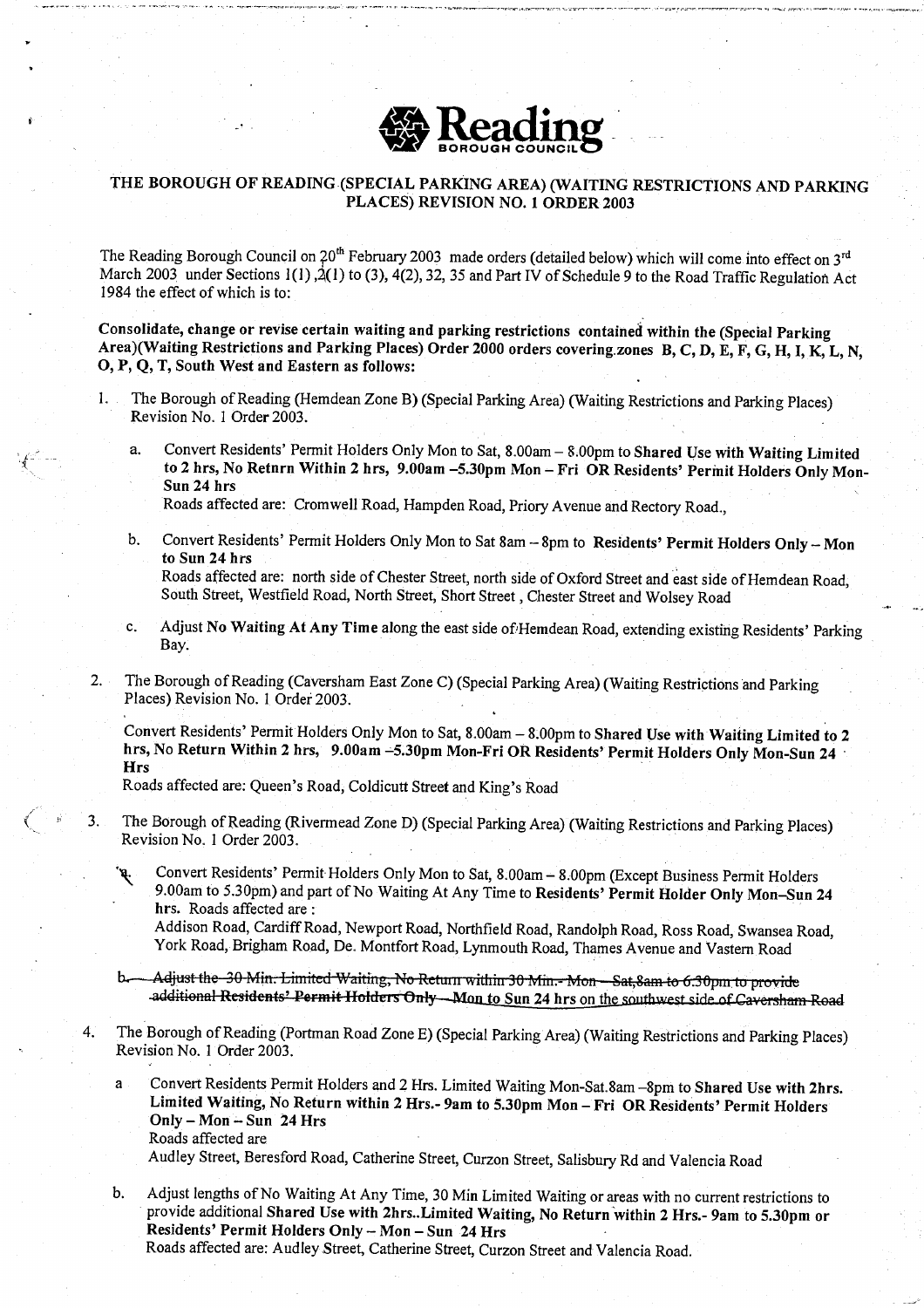<sup>5</sup> . The Borough of Reading (Chatham Zone F) (Special Parking Area) (Waiting Restrictions and Parking **Places)** Revision No. 1 Order 2003.

Convert Residents' Permit Holders Only Mon to **Sat, 8** .00am - **<sup>8</sup> .00pm &** (part)Waiting Limited to 2 hrs, No return within 2 hrs. Mon-Sat 8.am to 6.30pm and part of the existing No Waiting At Any Time, No Waiting Mon-Sat **8.am-6**.30pm and unrestricted **areas to Residents**' **Permit Holders Only Mon**-**Sun 24 Hrs .** Roads affected are:

Battle Street, Bedford Road, George Street, James Street, Stanley Grove, Stanley Street, Cambridge Street, Cannon Street, Gower Street, Hart Street, Little Street, Mason Street, William Street, Caroline Street, Charles Street, Derby Street, Gt. Knolly's Street and Malthouse Lane

6. The. Borough of Reading (Town Centre Zone G) (Special Parking Area) (Waiting Restrictions and Parking **Places)** Revision No. 1 Order 2003.

Convert Residents' Permit Holders Only Mon- **Sat.8am to** 8pm/10.30pm and part of the No Waiting At Any Time restriction **to Residents**' **Permit Holder 24 Hrs**. **Mon - Sun** parking bays Roads affected are: Sackville Street, Stanshawe Rd, Vachel Rd., Valpy Street and Blakes Cottages

<sup>7</sup> . The Borough of Reading (Newtown Zone H) (Special Parking Area) (Waiting Restrictions and Parking Places) Revision No. 1 Order 2003.

Convert Residents' Permit Holders Only Mon to Sat, **<sup>8</sup> .00am** - 8 .00pm and part of the 2 Hrs Limited Waiting, No Waiting At Any Time, No Waiting Mon-Sat 8am-6 .30pm and areas with no **existing restrictions to Shared Use with Waiting Limited to 2 hrs, No Return Within 2 hrs, 9 .00am** - **<sup>5</sup> .30pm** Mon - **Fri OR Residents' Permit Holders Only Mon** -**Sun 24 Hrs**

Roads affected are:

Amity Road, . Amity Street, Cholmeley Place, Cholmeley Road,Cholmeley Terrace, Cumberland Road, Kennet Side, Kingsgate Street, Norwood Road, Orts Road, Regent Street, Rupert Street, School Terrace, **Sun Street and** Woodstock Street

8. The Borough of Reading (Eldon Road Zone I) (Special Parking Area) (Waiting Restrictions and Parking Places) Revision No. 1 Order 2003.

Convert Residents' Parking Holders Only - Mon-Sat 8 .QOam**-8 .00pm** , (part), Shared 2 Hours/Resident Parking, part of the 2 Hours Limited Waiting and part of No Waiting At Any Time **restrictions to Residents**' **Permit Holder** Only **Mon - Sun 24 Hrs.**

Roads affected are:

Boult Street, Princes Street, St . John's Hill, St John's Road, St. John**'s Street**, Queen's Road, Watlington Street, Sidmouth Street, South Street, The Grove. Eldon Street, Eldon Square, Fatherson Road, Montague **Street, and** Victoria Street

<sup>9</sup> . The Borough of Reading (Oxford Road West Zone K) (Special Parking Area) (Waiting **Restrictions** and Parking Places) Revision No. 1 Order 2003.

Convert Residents' Permit Holders Only Mon to Sat, **<sup>8</sup> .00am** - 8.00pm to **Residents**' **Permit Holders Only Mon-Sun 24 hrs along** Craig Avenue

- 10. The Borough of Reading ( Oxford Road East Zone L) (Special Parking Area) (Waiting Restrictions and Parking Places) Revision No. 1 Order 2003.
	- a. Convert Residents' Permit Holders Only Mon to **Sat, 8.00am 8** .00pm and part of Waiting Limited to 2 hrs Mon - Sat 8 .am - 6.3Opm, part of No Waiting At Any Time, part of No Waiting Mon-Sat**. 8.am-6**.30, (with adjustments to No Waiting At Any Time - No Loading At Any Time Except Sundays) **to Residents Permit Holders Only Mon to Sun 24 hrs.**

Roads affected are :

Anstey Road, Body Road, Carey Street, Baker Street, Howard Street, Jesse Terrace, Waylen Street, Zinzan Street, Russell Street, Argyle Street, Argyle Road, , Belle Vue Road, Brunswick Hill,Clifton Street, Franklin Street, Ormsby Street, Prospect Street, Lima Court, Goldsmid Road, Lorne Street and Waylen Street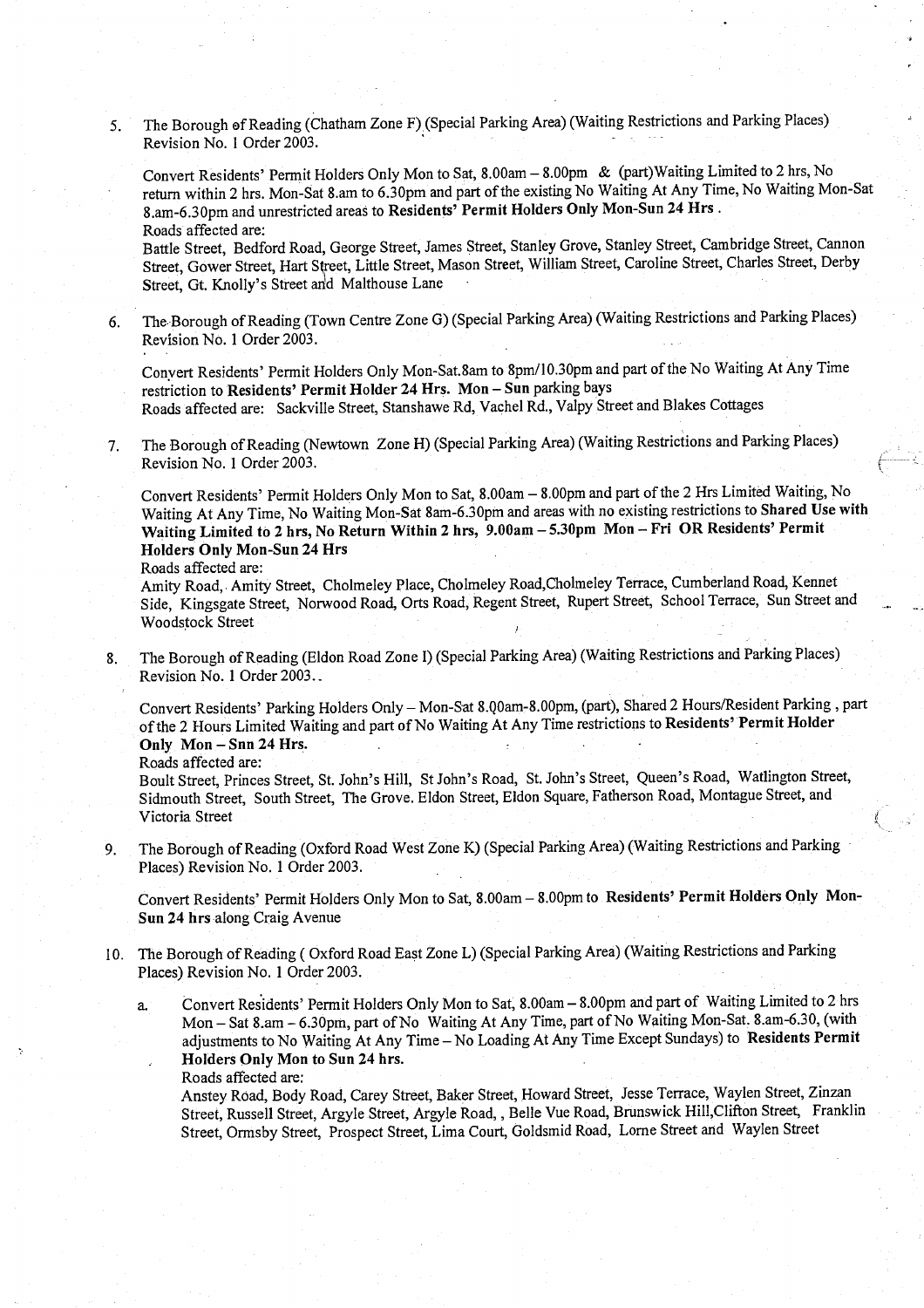b . Convert sections of Residents' Permit Holders Only, Mon- **Sat 8am-8pm** and 2 hrs Limited Waiting Mon - **Sat 8**.am-6.30pm **to Shared** Use witl**2 hrs Limited Waiting, No Return within 2 hrs Mon** - **Fri 9am - 5.30pm or Residents**' **Permit Holders** Only Mon **-Sun 24 hrs**

## Roads affected are:

Albany Road, , Belmont Road, Connaught Road, Cranbury Road, Edinburgh Road, Elm Park Road, Gloucester Road, Kensington Road, Prince of Wales Ave., Western Elms Ave., Elm Lodge Ave., Hilcot Road, Kent Road, Norfolk Road, Richmond Road, Rutland Road, Wantage Road, Westbourne Terrace, Wilson Road and Wilton Road

<sup>11</sup> . The Borough of Reading (Coley Zone N) (Special Parking Area) (Waiting Restrictions and Parking Places)Revision No. 1 Order 2003.

Convert Residents' Permit Holders Only Mon to Sat, 8.00am - 8.00pm, (part) 2 Hours Limited Waiting and areas with No existing restrictions **to Resident Permit Holders' Only Mon** - **Sun 24 hrs along** Berkeley Avenue, Brook Street West, Castle Crescent, Coley Hill, Coley Park Road, Coley Place, Dover Street, Field Road, Garnet Street, Lower Field Road, Mansfield Road and Wolseley Street

- 12. The Borough of Reading(Katesgrove Zone O-Pell Street)(Special Parking Area)(Waiting Restrictions and Parking Places) Order 2003 which brings into effect from  $3<sup>rd</sup>$  March
	- a) Extension of No Waiting At Any Time (No Loading/unloading between 8.15amd-9.15am and 4.00pm-6.15pm) on the southeast side of Pell Street, from its junction with Southampton Street to **a point 10 metres** southwest of **its junction** with Hill Street,
	- b) Provision of Residents Parking **Places**-Mon-Sun 24 **hrs along sections** of the north and south sides of Pell Street.

These **restrictions** are now consolidated within the following order:

The Borough of Reading (Katesgrove Zone 0) (Special Parkipg Area) (Waiting Restrictions and Parking **Places)** Revision No. I Order 2003.

- a) Convert Residents' Permit Holders Only Mon to **Sat, 8.00am <sup>8</sup> .00pm**, part of 2 Hours Limited Waiting, part No Waiting at Any Time and areas with no existing **restrictions to Shared Use with Waiting Limited to 2 hrs, No Return Within 2 hrs, 9.00am 5.30pm Mon-Fri or Residents**' **Permit Holders Only Mon-Sun 24 hrs along** Chesterman **Street**, Hill Street, Newark Street, Sherman Road, Short Street, Southampton Street, Upper Crown Street, and Milman Road
- b) Convert existing Residents' Parking Only Mon to Sat, 8 .00am 8.00pm , and part of No Waiting Mon to Sat **8am-6**.30pm along Henry Street only to **Residents**' **Permit Holders Only Mon** -**Sun 24 hrs** Roads affected are: Dorothy Street, Henry Street, Orchard Street, Highgrove Street, Essex Street, Lower Brook Street.
- <sup>13</sup> . The Borough of Reading ( Redlands Zone P) (Special Parking Area) (Waiting Restrictions and Parking Places)Revision No. 1 Order 2003.

Convert Residents' Permit Holders Only Mon to **Sat, 8** .00am **- 8.00pm and** 2 Hrs Limited Waiting - No Return Within 2 Hrs Mon-Sat. **8am to 6** .**30pm to Shared Use with Waiting Limited to 2 hrs, No Return Within 2 hrs, <sup>9</sup> .00am -5.30pm Mon-Fri or Residents**' **Permit Holders Only Mon**-**Sun 24 hrs along** Morgan Road

- 14 . The Borough of Reading (Whiteknights Zone Q) (Special Parking Area) (Waiting Restrictions and Parking Places) Revision No. 1 Order 2003
	- a. Convert Residents' Permit Holders Only Mon to **Sat, 8**. **00am** 8.00pm, 2 Hrs Limited Waiting No Return Within 2 Hrs Mon-Sat. **8am to 6** .30pm (part) and No Waiting at Any Time (**pa**rt**)to Shared Use with Waiting Limited to 2 hrs, No Return Within 2 hrs, 9 .00am** -**<sup>5</sup> .30pm Mon**-**Fri OR Residents**' **Permit Holders Only Mon**-**Sun 24 hrs along** Carnarvon Road, De Beauvoir Road, Granby Gardens, Grange Avenue, Norris Road, Palmer Park Avenue, Pitcroft Avenue and Eastern Avenue ,
	- b. Convert Residents' Permit Holders Mon-Sat. **<sup>8</sup> .00am -6** .30pm to **Residents' Permit Holders** Only 24 Hrs **Mon - Sun along** Tuns Hill Cottages **and the east** side of Eastern Avenue.
	- c . Convert Residents' Permit Holders Only Mon- **Sat 8**.00am-Midnight **to Residents' Permit Holders Only 24 Hrs. Mon** - **Sun along St**. Bartholomew's Road